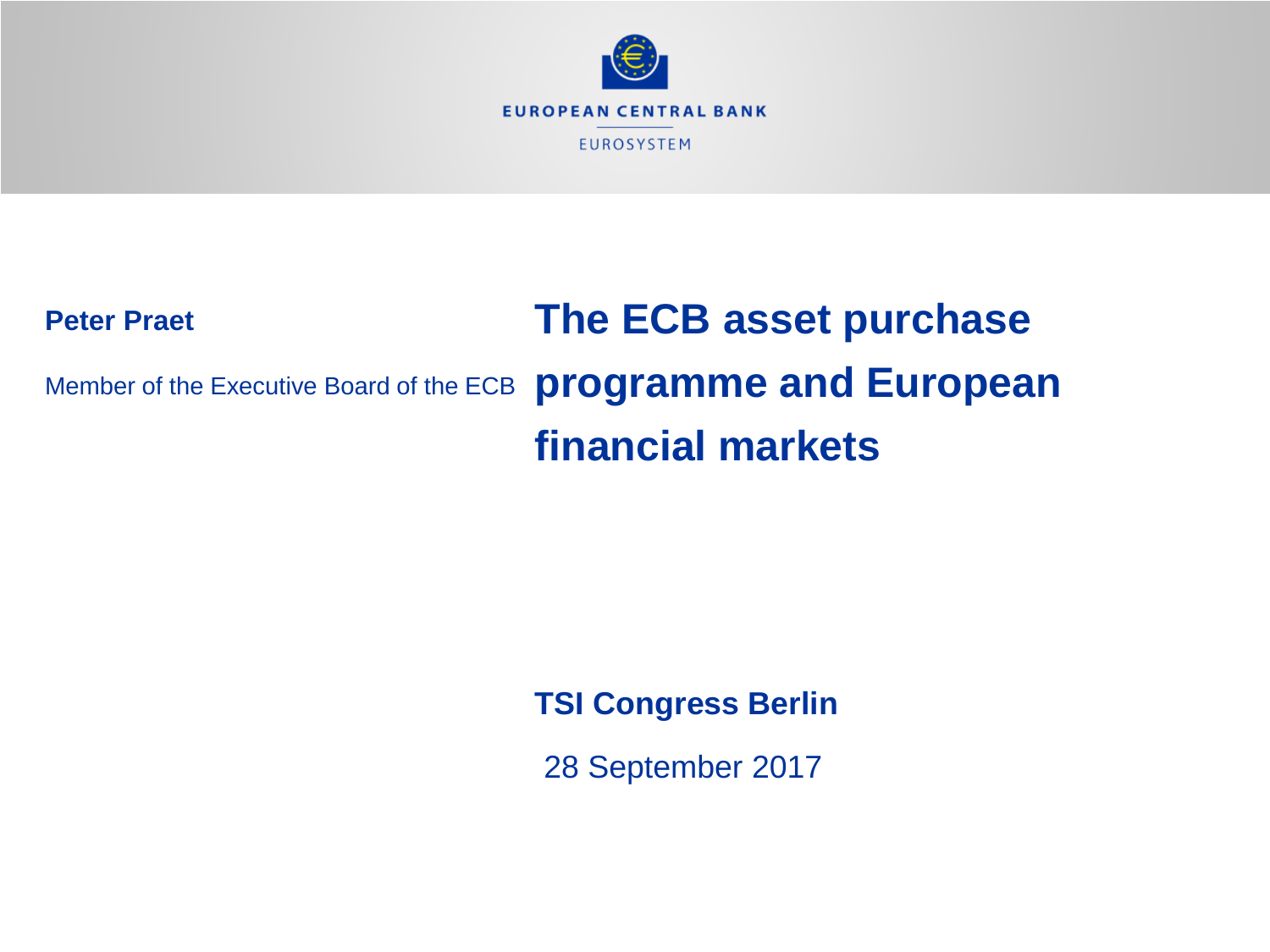### **Global and EA PMI composite output**

(diffusion index; SA; monthly data)



Sources: Markit, ECB staff calculations. Latest observation: August 2017.



Source: Markit. Latest observation: August 2017.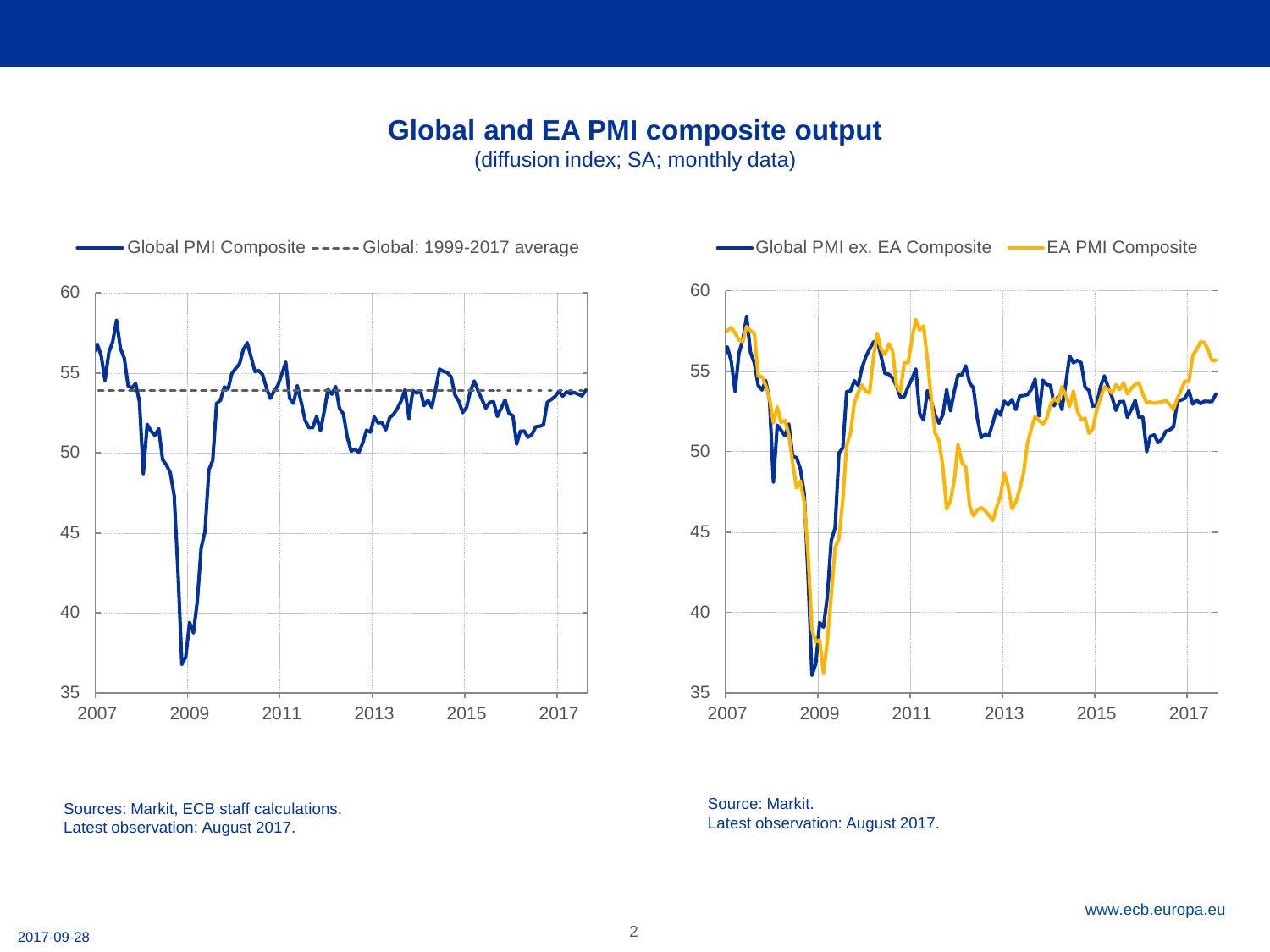### **Business and consumer sentiment**

(relative frequency)









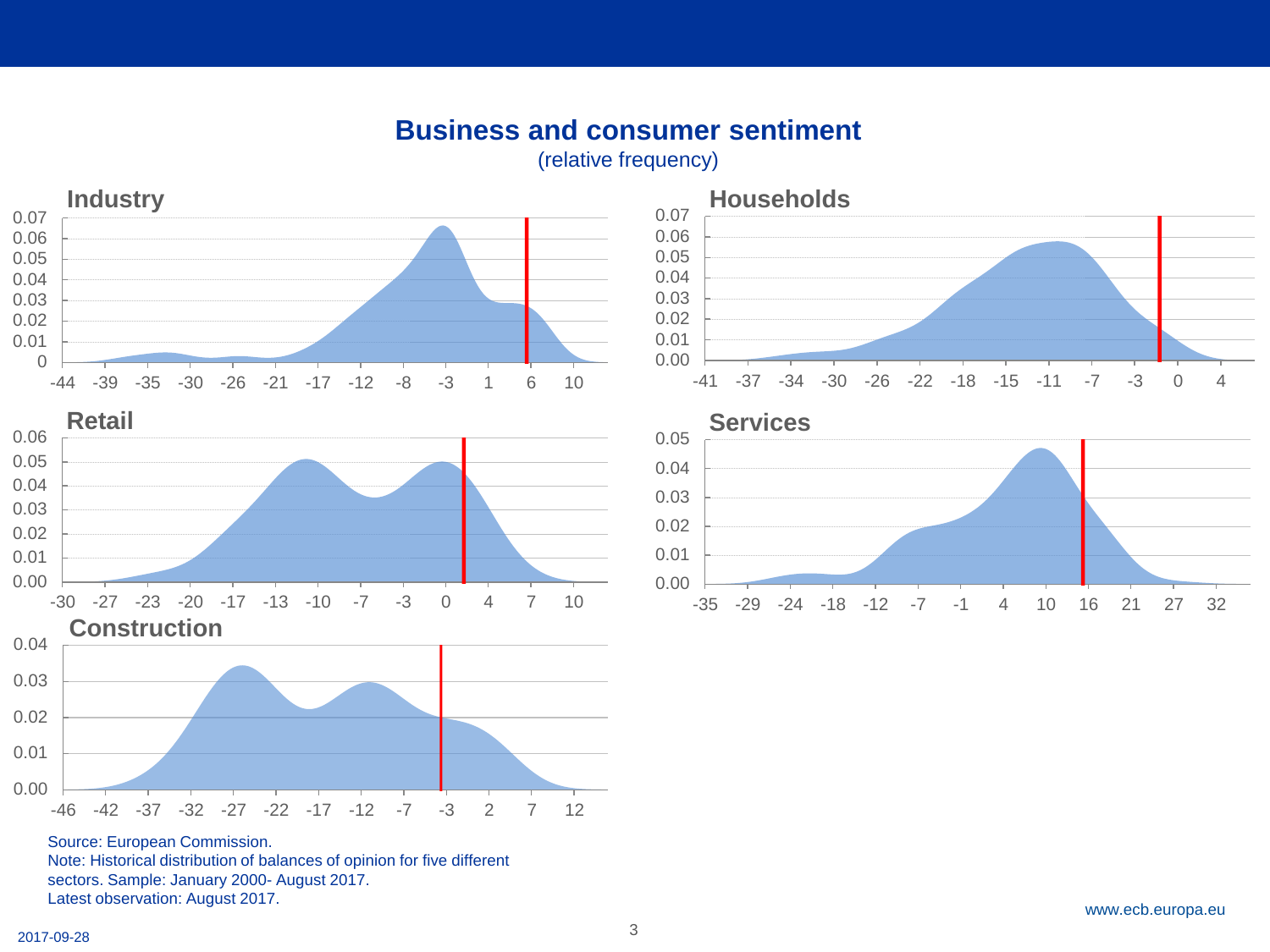### **M3 and loan growth** (annual percentage changes)

# **Central bank balance sheets**

 $(Jan. 2007 = 100)$ 





Source: ECB. Latest observation: August 2017.

Sources: ECB and Federal Reserve. Latest observation: 22 September 2017.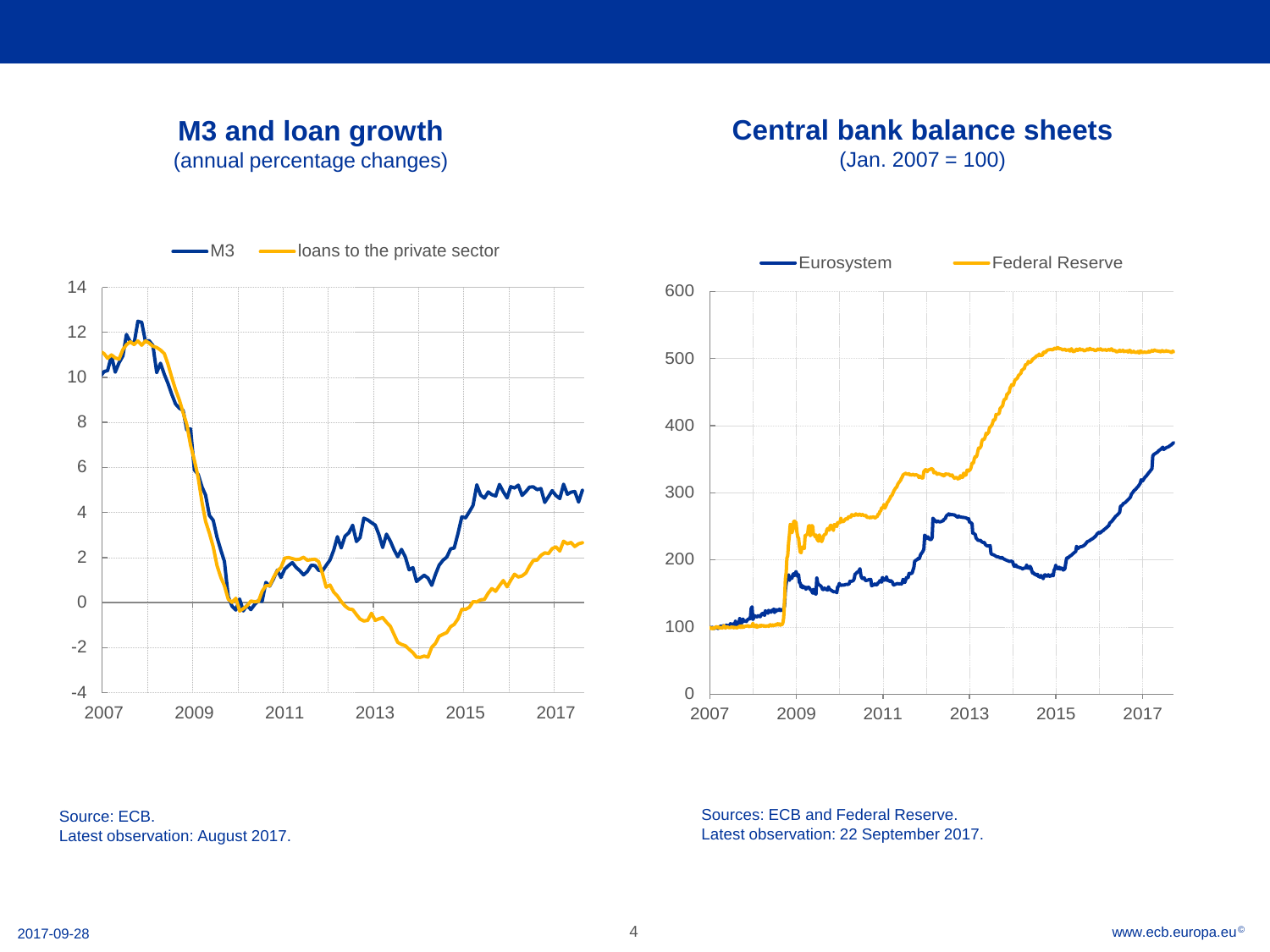### **Bank loans to the private sector**

(annual percentage changes)



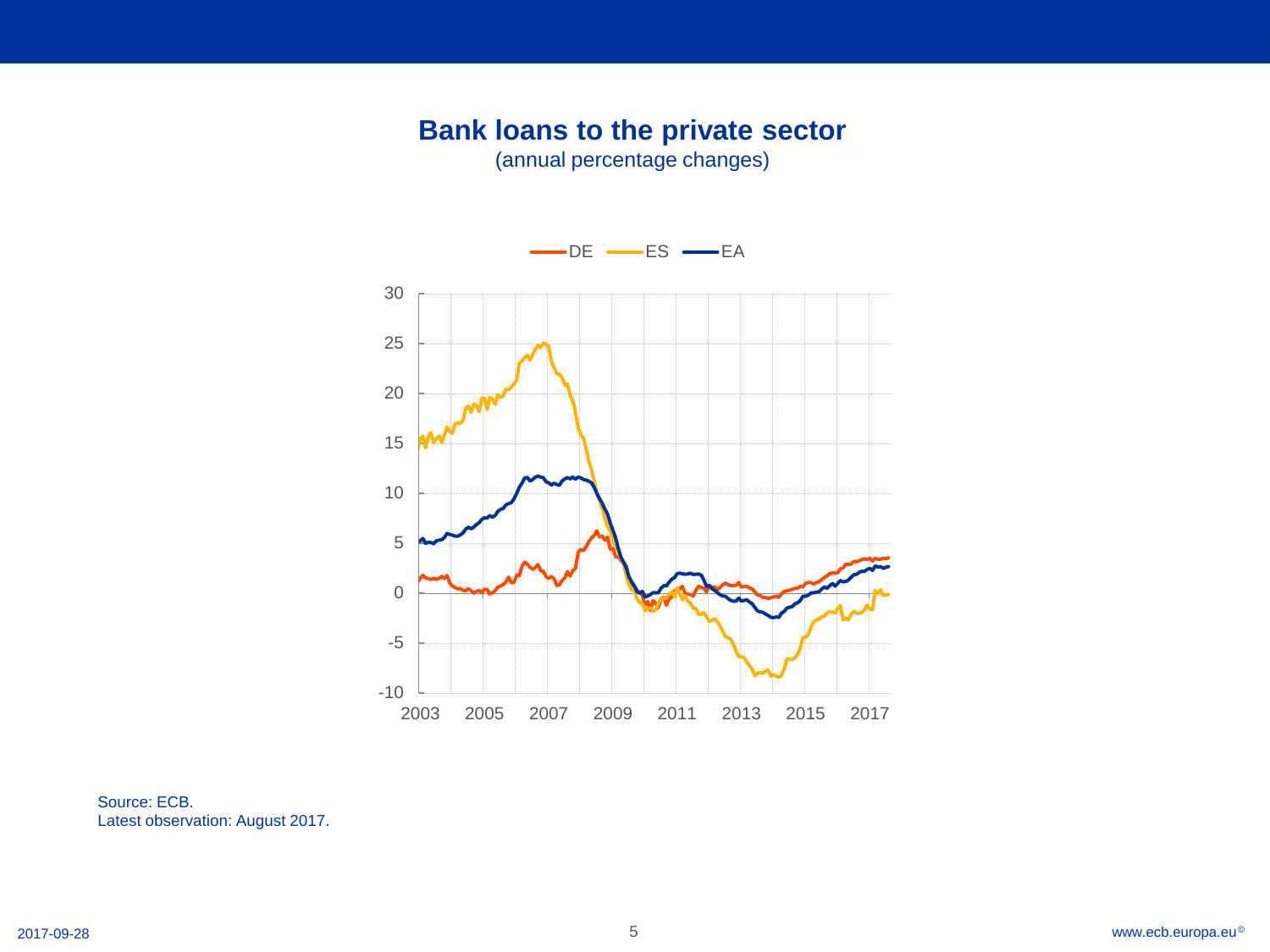### **HICP inflation and HICP excluding food and energy**

(annual percentage changes)

### **Risk neutral probability density function of euro area inflation over the next five years**





APP Announcement (21 Jan 15)

-Latest observation (22 Sep 17)



Sources: Bloomberg, Reuters, and ECB calculations.

Note: Density functions are computed from 5-year maturity zero-coupon inflation option floors under the assumption of risk neutrality. These "risk neutral" density functions may differ significantly from physical (or "true") probability distributions. Shaded areas indicate the probability mass assigned to an inflation rate below 0.0% over the next 5 years.

Latest observation: 22 September 2017.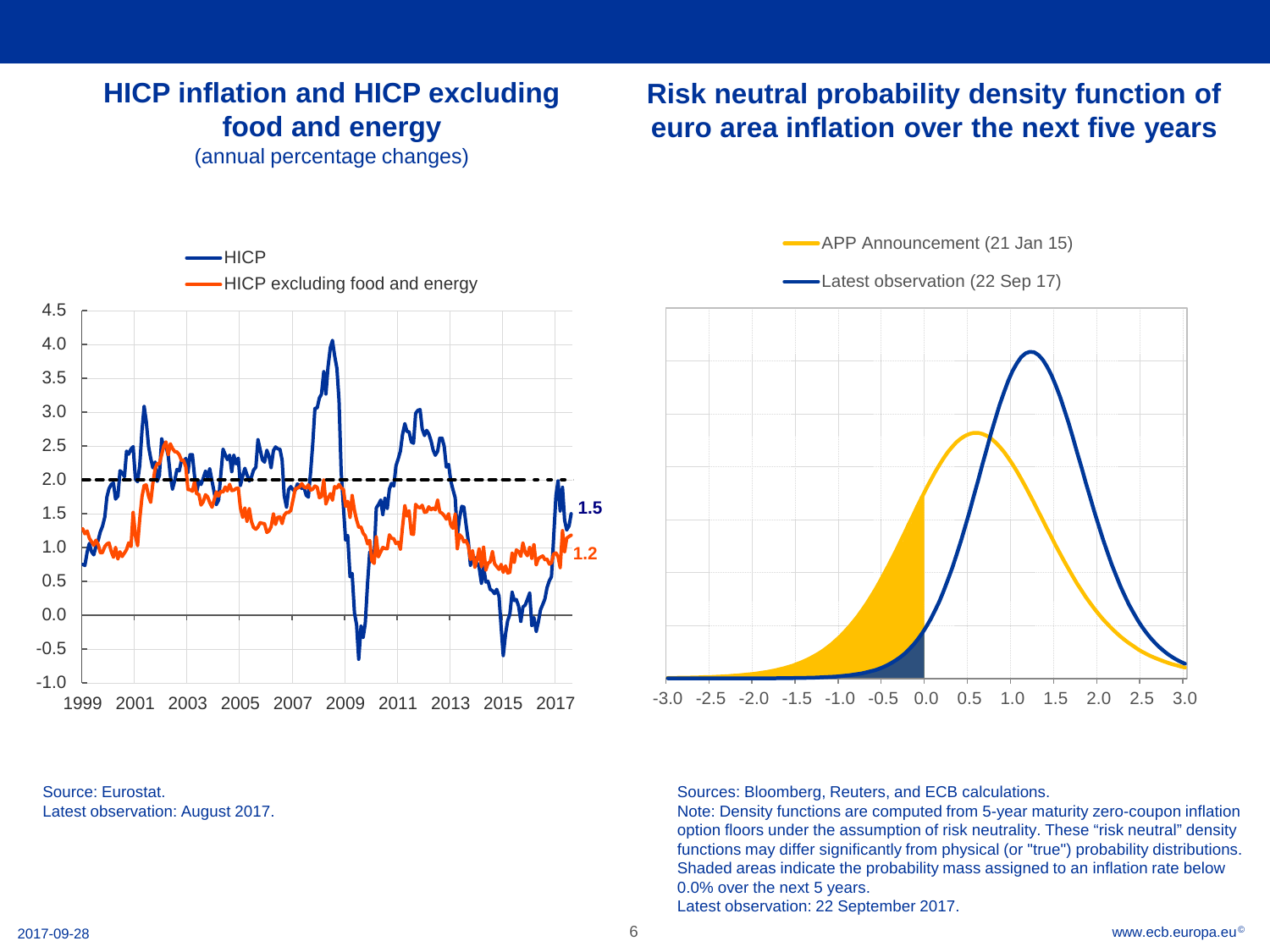### **Measures of underlying inflation** (annual percentage changes)

- -HICP excluding food and energy
- HICP excluding food, energy, travel-related items and clothing
- Long-term average HICP excluding food and energy
- U2 Core





Sources: Eurostat and ECB calculations.

Note: The dynamic factor model (U2 Core) is based on the full 93 HICP items from each of 12 countries. Super-core is based only on those items in HICP excluding food and energy that are sensitive to slack as measured by the output gap. The range includes exclusion-based measures, trimmed means and a weighted median.

### **Components of HICP excluding food and energy**

(annual percentage changes, percentage point contributions)

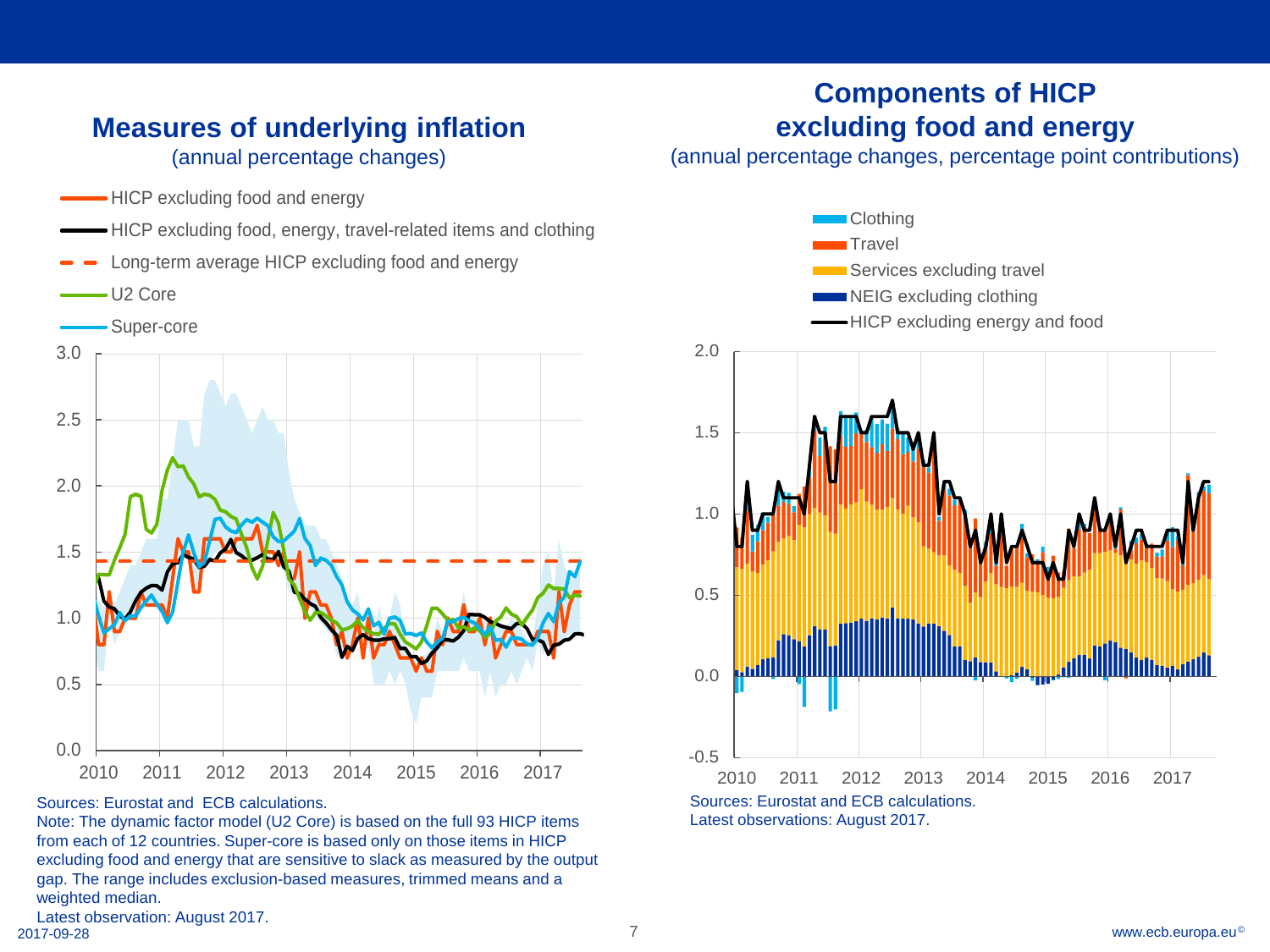### **Inflation in Services and Compensation per Employee in Services** (annual percentage change)



(x-axis: percentage points; y-axis: annual percentage changes)



#### Sources: Eurostat and ECB calculations.

Note: The latest observations are 2017 Q3 (latest data point refers to August 2017) for HICP services, and 2017Q2 for compensation per employee.



Sources: Eurostat and ECB calculations.

Note: Broad unemployment rate includes (i) total unemployed, (ii) underemployed part-time workers who currently have jobs, although not at the optimal weekly hours they would like, and (iii) inactive persons who are marginally attached to the labour market, as a percent of the labour force plus all marginally attached workers. The difference between the unemployment rate and the broad unemployment rate is assumed to decline at the same pace as observed in the past 6 quarters. The black line represents a simple fitted Phillips curve. Latest observation: 2017Q1.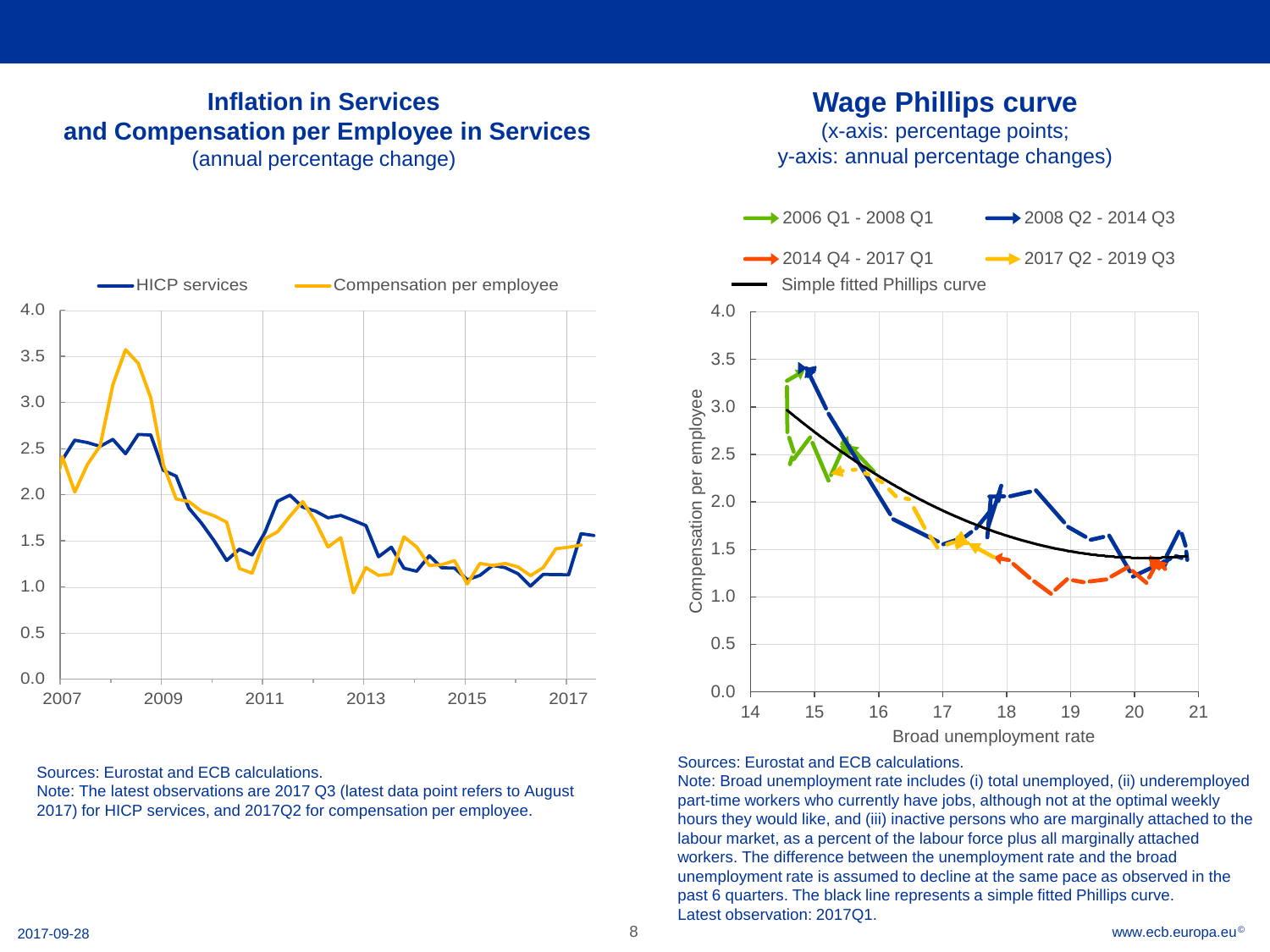#### **Implied unemployment gaps** (percentage points)



#### Sources: Eurostat (EU LFS).

Note: Seasonally adjusted data. Broad unemployment rate includes (i) total unemployed, (ii) underemployed part-time workers who currently have jobs, although not at the optimal weekly hours they would like, and (iii) inactive persons who are marginally attached to the labour market, as a percent of the labour force plus all marginally attached workers. To obtain the implied unemployment gaps both unemployment rates are expressed as differences to their 2006 average plus the 2006 unemployment gap from the June 2017 BMPE.

 $\frac{9}{2017\cdot 09\cdot 28}$  www.ecb.europa.eu© Latest observation: 2017Q2 for unemployment and 2017Q1 for broad unemployment.